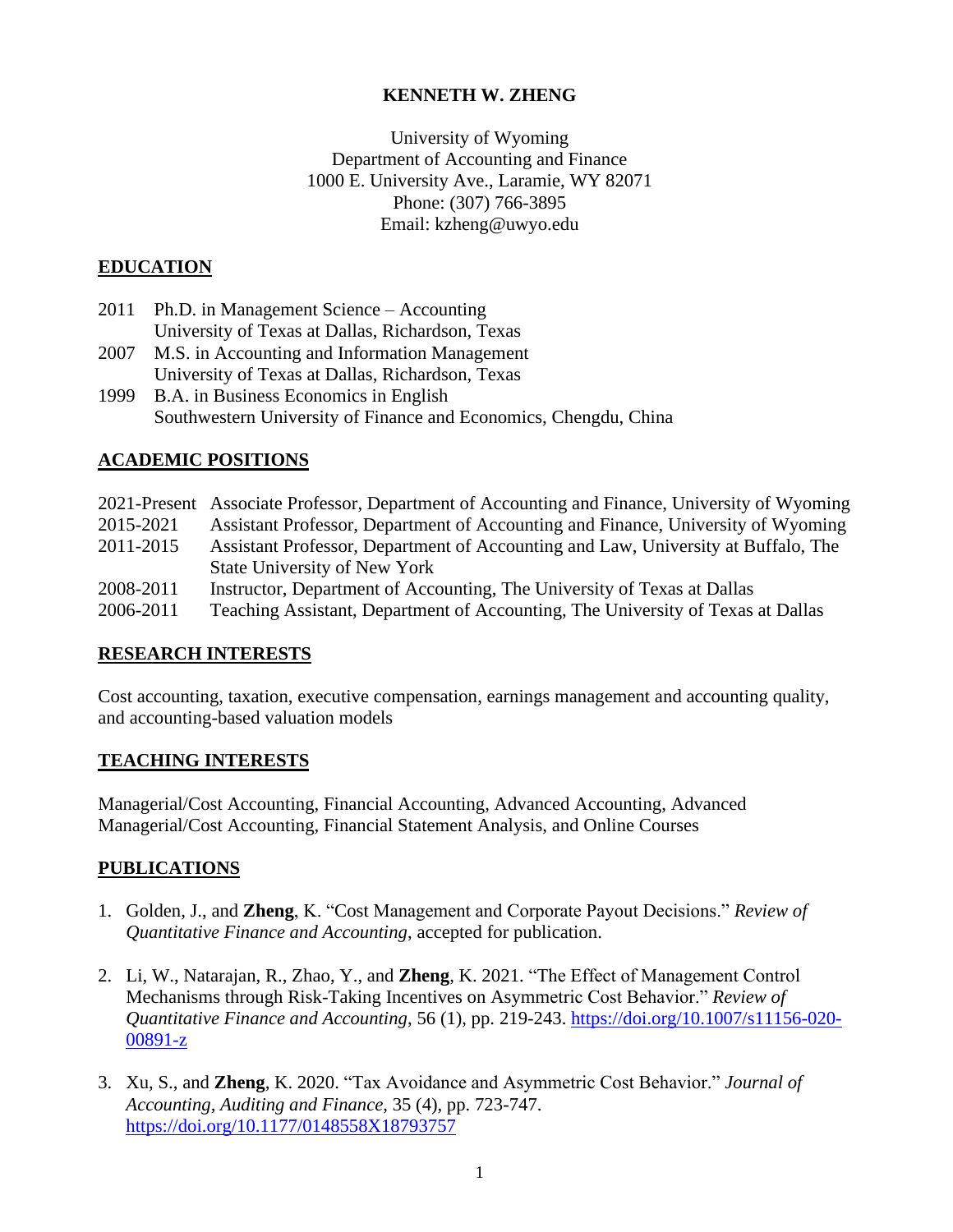- 4. Li, W., and **Zheng**, K. 2020. "Rollover Risk and Managerial Cost Adjustment Decisions." *Accounting and Finance*, 60 (3), pp. 2843-2878.<https://doi.org/10.1111/acfi.12417>
- 5. Wang, W., and **Zheng**, K. 2020. "Real Earnings Manipulation and Future Performance: A Revisit Using Quarterly Data of Firms with Debt Covenants." *Review of Financial Economics*, 38 (1), pp. 76-96.<https://doi.org/10.1002/rfe.1070>
- 6. Natarajan, R., and **Zheng**, K. 2019. "Clawback Provision of SOX, Financial Misstatements, and CEO Compensation Contracts." *Journal of Accounting, Auditing and Finance*, 34 (1), pp. 74-98. [https://doi.org/10.1177/0148558X16686740](https://doi.org/10.1177%2F0148558X16686740)
- 7. Wang, W., and **Zheng**, K. 2018. "Labor Unemployment Insurance and Firms' Future Performance." *International Journal of Managerial Finance*, 14 (3), pp. 282-300. <https://doi.org/10.1108/IJMF-08-2017-0178>
- 8. Li, W. L., and **Zheng**, K. 2017. "Product Market Competition and Cost Stickiness." *Review of Quantitative Finance and Accounting*, 49 (2), pp. 283-313. https://doi.org/10.1007/s11156-016- 0591-z
- 9. Li, W. L., and **Zheng**, K. 2015. "Information Transfers from Management Earnings Forecasts: Irrational Underreaction and Subsequent Correction." *Accounting and Finance Research*, 4 (4), pp. 69-83. <https://doi.org/10.5430/afr.v4n4p69>
- 10. Lim, D., and **Zheng**, K. 2014. "Conditional Conservatism of Aggregate Accounting Earnings." *Accounting and Finance Research*, 3 (4), pp. 115-131.<https://doi.org/10.5430/afr.v3n4p115>

## **WORKING PAPERS**

- 1. "Aggregate SG&A Expenditure and Future Market Returns," with Weiwei Wang. Being prepared for submission to a high-quality accounting journal.
- 2. "Influence of Prior Period Revenue, Perceived Psychological Costs, and Manager Agency on Labor Cost Reduction Decisions Following a Current Period Revenue Decline," with Valerie Chambers, Gary Fleischman, and Eric Johnson. Being prepared for submission to a high-quality accounting journal.
- 3. "Conglomerate Internal Information Advantage and Internal Resource Allocation Efficiency," with Shih-Chu Chou and Ramachandran Natarajan. Under 1<sup>st</sup> round revise and resubmit at *Review of Quantitative Finance and Accounting*.
- 4. "Rollover Risk and Tax Avoidance," with Wulung Li, Chunchi Wu, and Shu-Ling Wu. Being prepared for submission to a top accounting or finance journal.
- 5. "The Rational Expectations Tests on Financial Analysts' Cash Flow Forecasts," with Ting He. Being prepared for submission to a high-quality accounting or finance journal.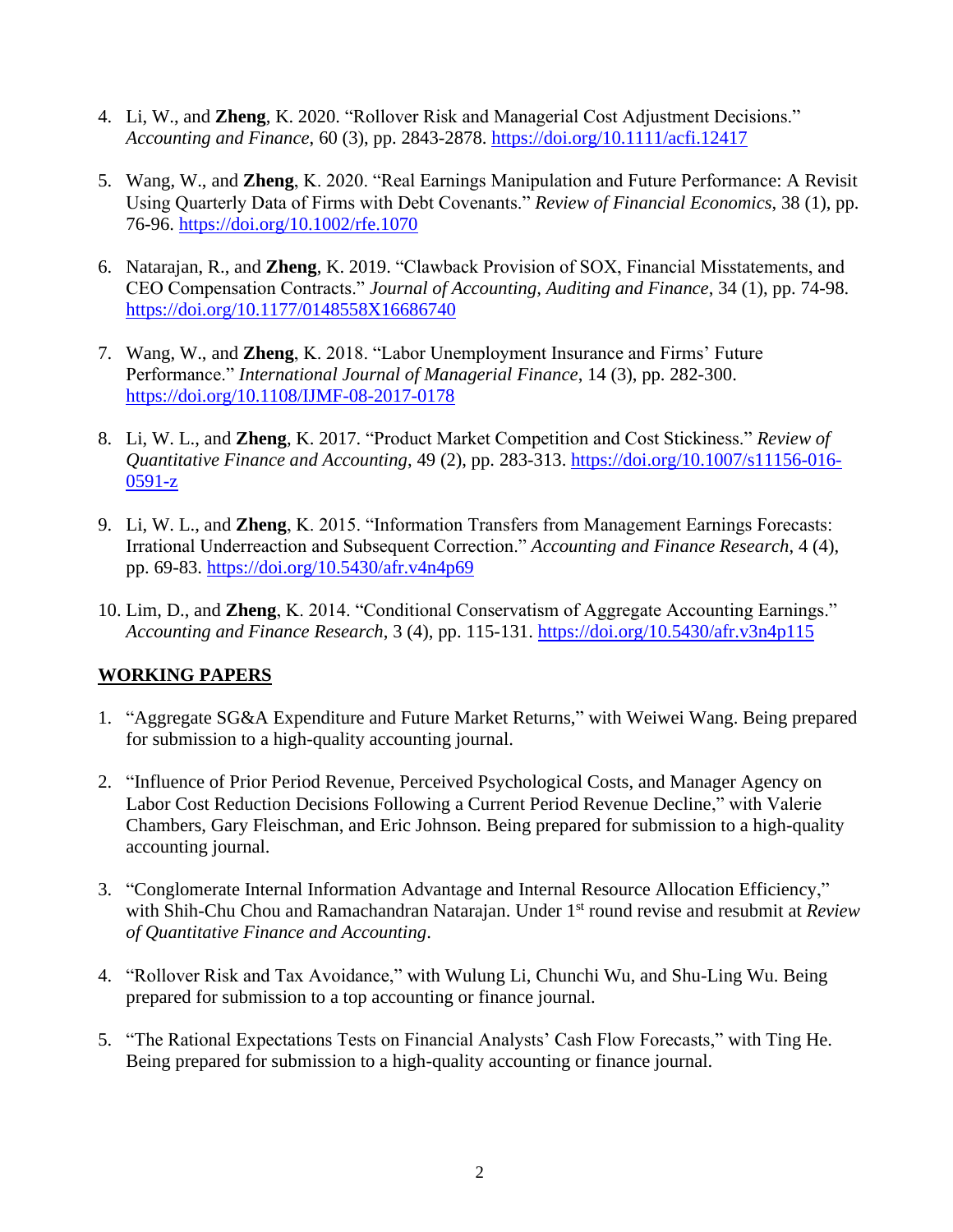## **WORKS IN PROGRESS**

- 1. "The Moderating Effects of Labor Unionization on the Relationship Between Employment-Change Decisions and Firms' Future Performance," with Weiwei Wang. Under additional data analysis.
- 2. "Information Acquisition Costs and Analysts' Cash Flow Forecasts." Under data collection.
- 3. "Macroeconomic Conditions and the Relative Valuation Roles of Book Value and Earnings." Under additional data analysis.

## **REFEREED PROCEEDINGS**

- "Rational Expectations Tests on Financial Analysts' Cash Flow Forecasts." The 29<sup>th</sup> Annual Conference on Pacific Basin Finance, Economics, Accounting, and Management, Rutgers University, 2021
- "Sticky Cost Behavior and Dividend Yield." The 27th Annual Conference on Pacific Basin Finance, Economics, Accounting, and Management, Taipei, Taiwan, 2019
- "Rollover Risk and Tax Avoidance." Hawaii Accounting Research Conference, Honolulu, Hawaii, 2019
- "Labor Unemployment Insurance and Firms' Future Performance." Hawaii Accounting Research Conference, Honolulu, Hawaii, 2018
- "Risk-Taking Incentives and Cost Stickiness." AAA Western Region Meeting, San Francisco, California, 2017
- "Product Market Competition and Cost Stickiness." Mountain Plains Business Conference, Pocatello, Idaho, 2014 (Best Paper Award)
- "Clawback Provision of SOX, Financial Misstatements, and CEO Compensation Structure." AAA Annual Meeting, Washington, D.C., 2012

## **COURSES TAUGHT**

#### **University of Wyoming**

MBAM 5208 Management Accounting for MBAs, 2015-Present MBAX 5208 Management Accounting for Executive MBAs, 2016-Present ACCT 3240 Cost Accounting I, 2017-Present ACCT 2110 Managerial Accounting, 2015-2019

#### **University at Buffalo, The State University of New York**

- MGA 201 Introduction to Financial Accounting
- MGA 604 Financial Analysis and Reporting
- MGA 605 Accounting for Management Decision Making
- MGA 609 Management Accounting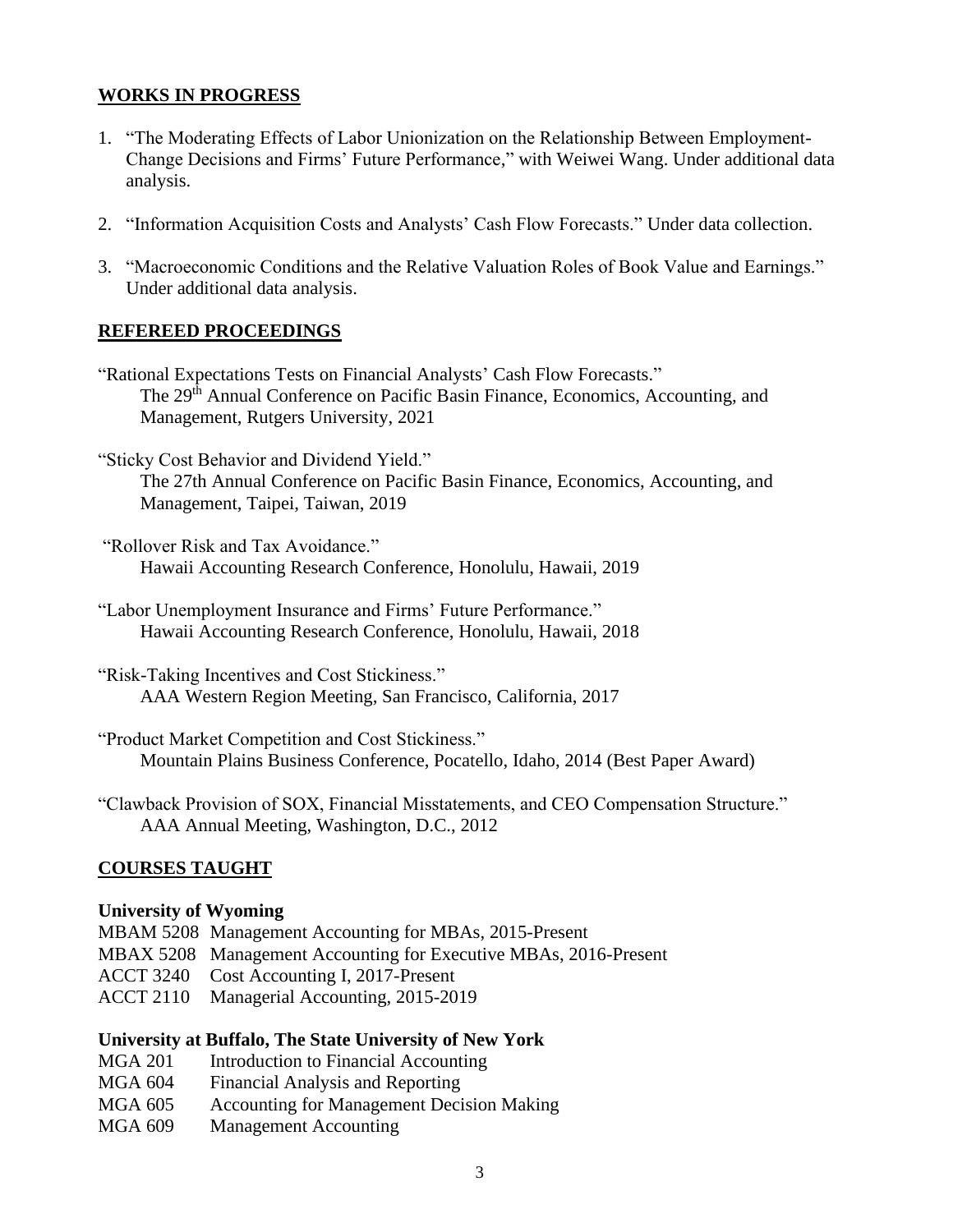### MGA 617 Advanced Topics in Management Accounting

#### **University of Texas at Dallas**

| AIM 2301 | Introduction to Financial Accounting, 2008       |
|----------|--------------------------------------------------|
| AIM 2302 | Introduction to Managerial Accounting, 2009-2011 |

#### **PROFESSIONAL CERTIFICATIONS, AFFILICATION, AND ACTIVITIES**

#### **Certifications:**

2020-Present Certified Management Accountant (CMA)

#### **Memberships:**

| 2019-Present Member, Institute of Management Accountants   |
|------------------------------------------------------------|
| 2011-Present Member, Beta Gamma Sigma                      |
| 2007-Present Member, American Accounting Association (AAA) |

#### **Reviewer Activities:**

- Reviewer, *Accounting and Finance*
- 2021 Reviewer, The 29<sup>th</sup> Annual Conference on Pacific Basin Finance, Economics, Accounting, and Management (PBFEAM)
- Reviewer, *Review of Quantitative Finance and Accounting*
- Reviewer, *Journal of Decision Systems*
- Reviewer, *Managerial Auditing Journal*
- Reviewer, *Sage Open*
- Reviewer, *Contemporary Accounting Research*
- Reviewer, *Review of Accounting Studies*
- Reviewer, *Accounting and Finance*
- Reviewer, *Economics of Innovation and New Technology*
- Reviewer, *Journal of Applied Accounting Research*
- Reviewer, *Journal of Applied Accounting Research*
- Reviewer, 2019 Hawaii Accounting Research Conference
- Reviewer, *Review of Pacific Basin Financial Markets and Policies*
- Reviewer, *Review of Quantitative Finance and Accounting*
- Reviewer, 2018 Hawaii Accounting Research Conference
- Reviewer, *Review of Quantitative Finance and Accounting*
- Reviewer, AAA Western Region meeting
- Reviewer, AAA Annual Meeting
- Reviewer, AAA Management Section Meeting
- Reviewer, *Information Technology and Management*
- Reviewer, *Review of Quantitative Finance and Accounting*
- Reviewer, *Asian Review of Accounting*
- Reviewer, AAA Mid-Atlantic Region Meeting
- Reviewer, AAA FARS Midyear Meeting
- Reviewer, Mountain Plains Business Conference
- Reviewer, AAA Annual Meeting
- Reviewer, AAA Annual Meeting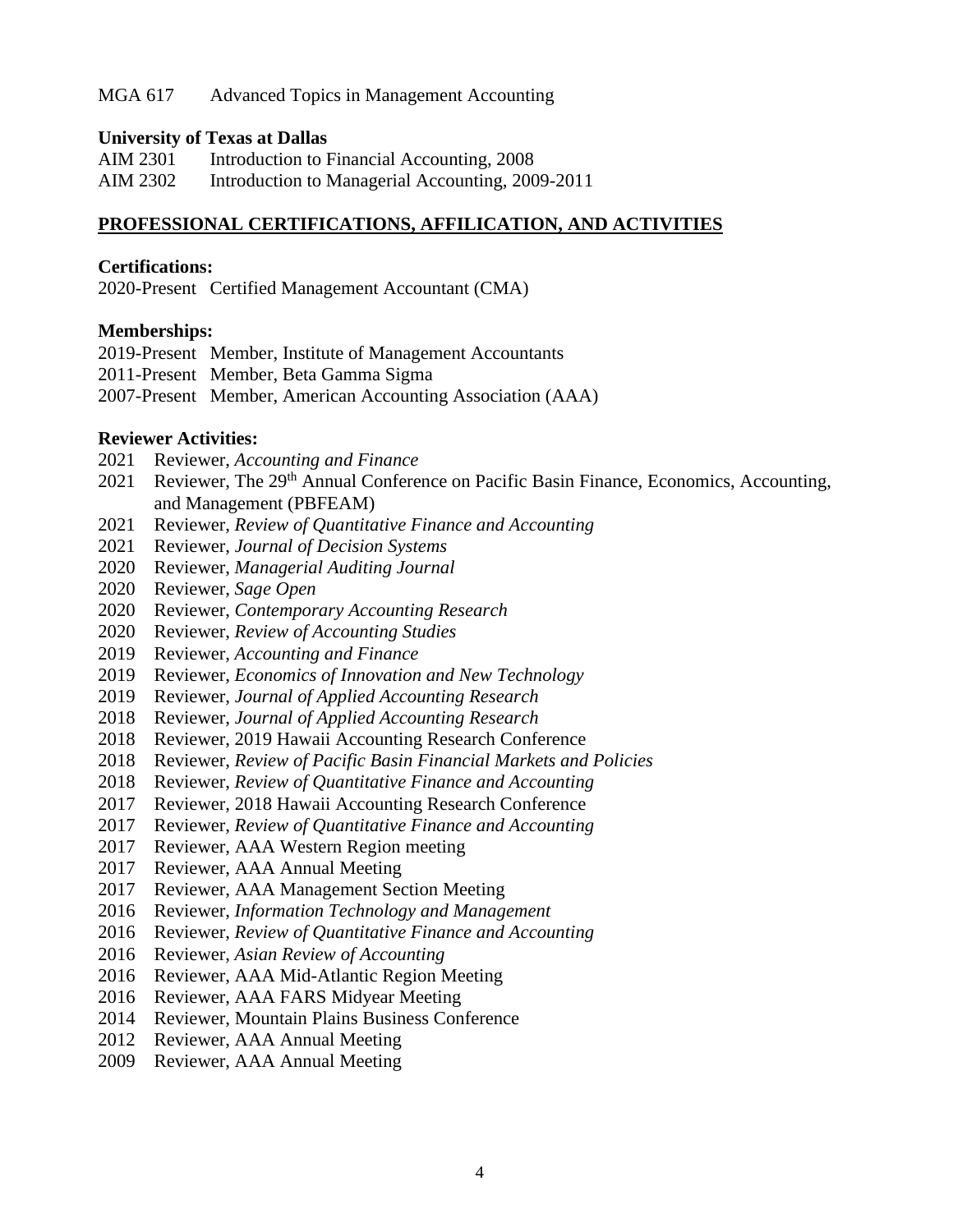## **Discussant Activities:**

- 2021 Discussant, The 29<sup>th</sup> Annual Conference on Pacific Basin Finance, Economics, Accounting, and Management (PBFEAM)
- 2019 Discussant, The 27th Annual Conference on Pacific Basin Finance, Economics, Accounting, and Management (PBFEAM)
- 2019 Discussant, Hawaii Accounting Research Conference
- 2018 Discussant, AAA Annual Meeting
- 2018 Discussant, Hawaii Accounting Research Conference
- 2017 Discussant, AAA Western Region Meeting

## **PAPERS PRESENTED/SYMPOSIA/PROFESSIONAL MEETING/WORKSHOPS**

## **Papers Presented:**

"Rational Expectations Tests on Financial Analysts' Cash Flow Forecasts"

2021 The 29<sup>th</sup> Annual Conference on Pacific Basin Finance, Economics, Accounting, and Management (PBFEAM)

"Rollover Risk and Tax Avoidance"

- 2021 Weber State University
- 2020 University of Wyoming Accounting and Finance Brownbag Workshop
- 2019 University of Idaho
- 2019 Hawaii Accounting Research Conference
- 2018 Southwestern University of Finance and Economics, Institute of Financial Studies, China
- 2018 Peking University (presented by coauthor)
- 2018 University of Wyoming Accounting and Finance Brownbag Workshop

"Sticky Cost Behavior and Dividend Yield"

- 2019 The 27<sup>th</sup> Annual Conference on Pacific Basin Finance, Economics, Accounting, and Management
- 2018 AAA Annual Meeting (presented by coauthor in Interaction Forum)
- 2018 University of Wyoming Accounting and Finance Brownbag Workshop
- "The Effect of Management Control Mechanism through Risk-Taking Incentives on Asymmetric Cost Behavior"
	- 2019 The 4<sup>th</sup> *Advances in Management Accounting* World Conference on Management Accounting Research

## "Rollover Risk and Cost Stickiness"

- 2018 Texas A&M International University Accounting Workshop (presented by coauthor)
- 2017 University of Wyoming Accounting Brownbag Workshop
- "Labor Unemployment Insurance and Firms' Future Performance"
	- 2018 Hawaii Accounting Research Conference

"Tax Avoidance and Asymmetric Cost Behavior"

- 2016 *Accounting, Organizations, and Society* Management Accounting Conference
- 2016 *Journal of Accounting, Auditing and Finance* Conference
- 2016 AAA Mid-Atlantic Region Meeting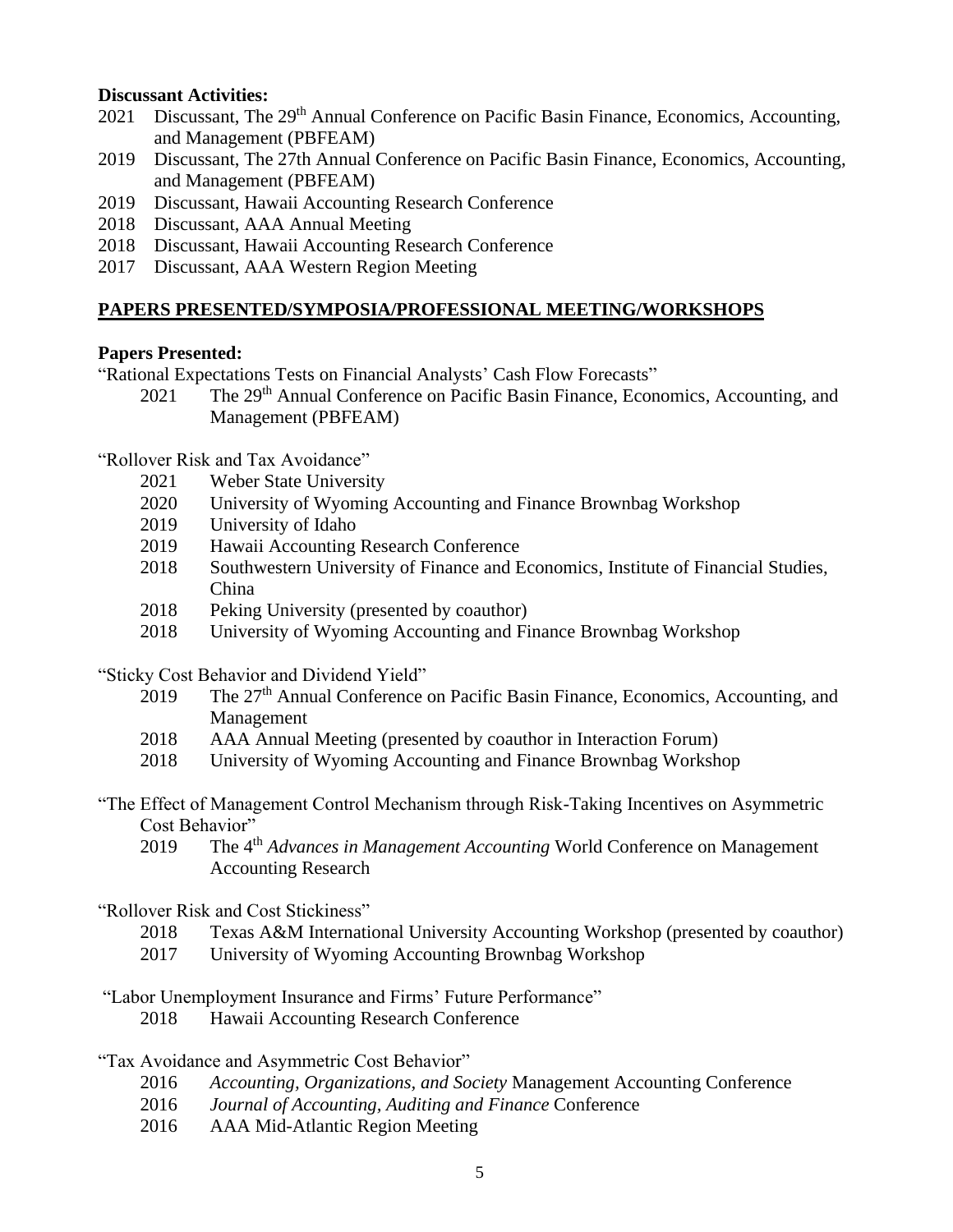University of Wyoming Accounting Brownbag Workshop

"Risk-Taking Incentives and Cost Stickiness"

- Weber State University
- AAA Western Region Meeting
- University of Wyoming Accounting Brownbag Workshop

"Product Market Competition and Cost Stickiness."

- University of Wyoming
- University of Nevada, Reno
- University of Toledo
- Idaho State University
- Southwestern University of Finance and Economics, Research Institute of Economics and Management, China
- Mountain Plains Business Conference (Best paper award)

"Clawback Provision of SOX, Financial Misstatements, and CEO Compensation Structure."

- Drexel University Accounting Workshop (Presented by coauthor)
- AAA Annual Meeting, Washington, D.C.
- University at Buffalo Accounting Workshop
- Western Michigan University Accounting Workshop
- University of Houston-Clear Lake Accounting Workshop

## **Conference Attendance:**

- 2021 The 29<sup>th</sup> Annual Conference on Pacific Basin Finance, Economics, Accounting, and Management (PBFEAM)
- AAA Management Accounting Section Midyear Meeting, Houston, Texas
- AAA Annual Meeting, San Francisco, California
- The 27th Annual Conference on Pacific Basin Finance, Economics, Accounting, and Management, Taipei, Taiwan
- The 4th *Advances in Management Accounting* World Conference on Management Accounting Research, Monterey, California
- Hawaii Accounting Research Conference, University of Hawaii at Manoa
- 2018 SIMS 9<sup>th</sup> Annual International Research Conference, India
- AAA Annual Meeting, Washington, D.C.
- Hawaii Accounting Research Conference, University of Hawaii at Manoa
- Colorado Accounting Research Symposium, University of Denver
- AAA Western Region Meeting, San Francisco, California
- Colorado Accounting Research Symposium, University of Denver
- *Accounting, Organizations and Society* Management Accounting Conference, Shanghai, China
- *Journal of Accounting, Auditing and Finance* Conference, Banff, Canada
- 2016 AAA Mid-Atlantic Region Meeting, Morgantown, West Virginia
- AAA Financial Accounting and Reporting Section Midyear Meeting, Newport Beach, California
- AAA Annual Meeting, Atlanta, Georgia
- MIT Asia Conference in Accounting, Chengdu, China
- Chinese Accounting Professors' Association of North America (CAPANA), Renmin University, Beijing, China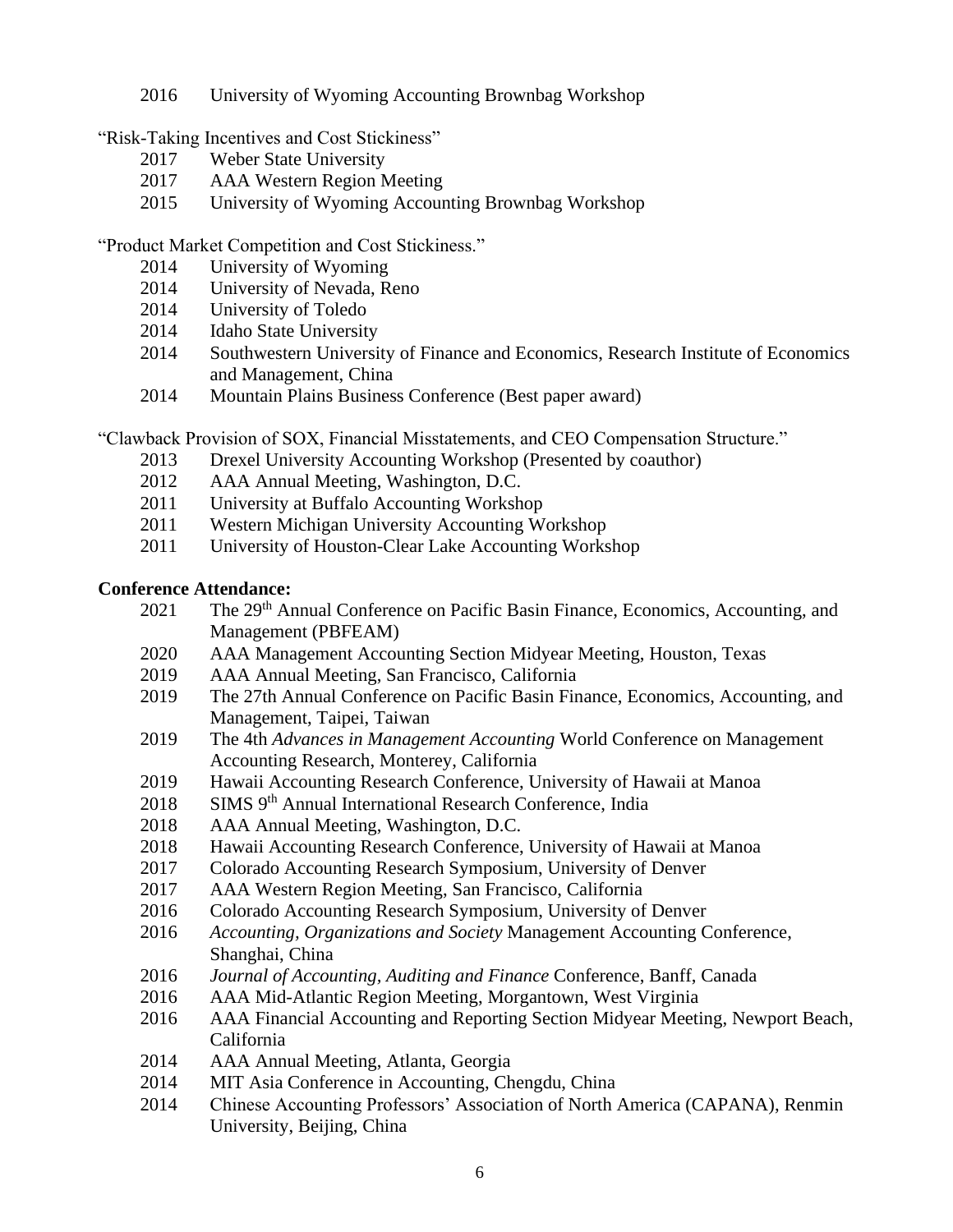- 2014 Deloitte Foundation/FSA Faculty Consortium, Fort Worth, Texas
- 2013 AAA Annual Meeting, Anaheim, California
- 2013 Deloitte Foundation/FSA Faculty Consortium, Fort Worth, Texas
- 2013 AAA Financial Accounting and Reporting Section Midyear Meeting
- 2012 AAA Annual Meeting, Washington, D.C.
- 2012 AAA New Faculty Consortium
- 2011 Lone Star Accounting Research Conference
- 2011 Financial Accounting and Reporting Section Midyear Meeting
- 2010 AAA Annual Meeting, San Francisco, California
- 2010 Financial Accounting and Reporting Section Midyear Meeting
- 2010 Corporate Governance Conference, University of Texas at Dallas
- 2009 Corporate Governance Conference, University of Texas at Dallas

## **HONORS AND AWARDS**

| 2020-2021 | College of Business Campus MBA Teaching Excellence Award           |
|-----------|--------------------------------------------------------------------|
| 2019-2021 | Daniels Fund Faculty Fellowship                                    |
| 2018      | College of Business Academy of Research Excellence Grant           |
| 2010      | AAA FARS Doctoral Consortium Nominee, San Diego                    |
| 2009      | AAA-Deloitte-J Michael Cook Doctoral Consortium Fellow, Lake Tahoe |
| 2009      | Seldon Leavell Scholarship                                         |
| 2009      | <b>Wells Fargo General Scholarship</b>                             |
| 2006-2011 | Graduate Student Scholarship                                       |
| 2008      | Minnie K. Patton Scholarship                                       |
| 2007      | UT Dallas Recycling Scholarship                                    |
| 2007      | Alumni Scholarship                                                 |
| 1995-1997 | <b>SWUFE Scholarship</b>                                           |

## **BUSINESS EXPERIENCE**

| 2004-2006 | Cost Accountant, Rug Doctor, L. P., Plano, Texas        |
|-----------|---------------------------------------------------------|
| 2000-2003 | Founder and Director, The C-SALT Center, Chengdu, China |

## **OTHER ACTIVITIES**

#### **Service – Department:**

| Advisor to Students, Department of Accounting and Finance, University of<br>2015-Present |  |
|------------------------------------------------------------------------------------------|--|
| Wyoming                                                                                  |  |
| 2019-2020<br>Member, APL Faculty Recruiting Committee                                    |  |
| Member, 4th-Year Teaching Evaluation Committee for Dr. Laurie Corradino<br>2019          |  |
| Member, Faculty Recruiting Committee, University of Wyoming<br>2017                      |  |
| 2012-2013<br>Member, Faculty Recruiting Committee, University at Buffalo                 |  |
| Mentor, PwC Challenge Competition, University at Buffalo<br>2013-2014                    |  |
| 2011-2014<br>Member, PhD Recruiting Committee, University at Buffalo                     |  |
| 2011-2012<br>Mentor, PwC xAct Competition, University at Buffalo                         |  |
| Recruiter, University of Miami Rookie Camp, University at Buffalo<br>2012                |  |

#### **Service – College:**

2019-Present MBA Admissions Committee, College of Business, University of Wyoming